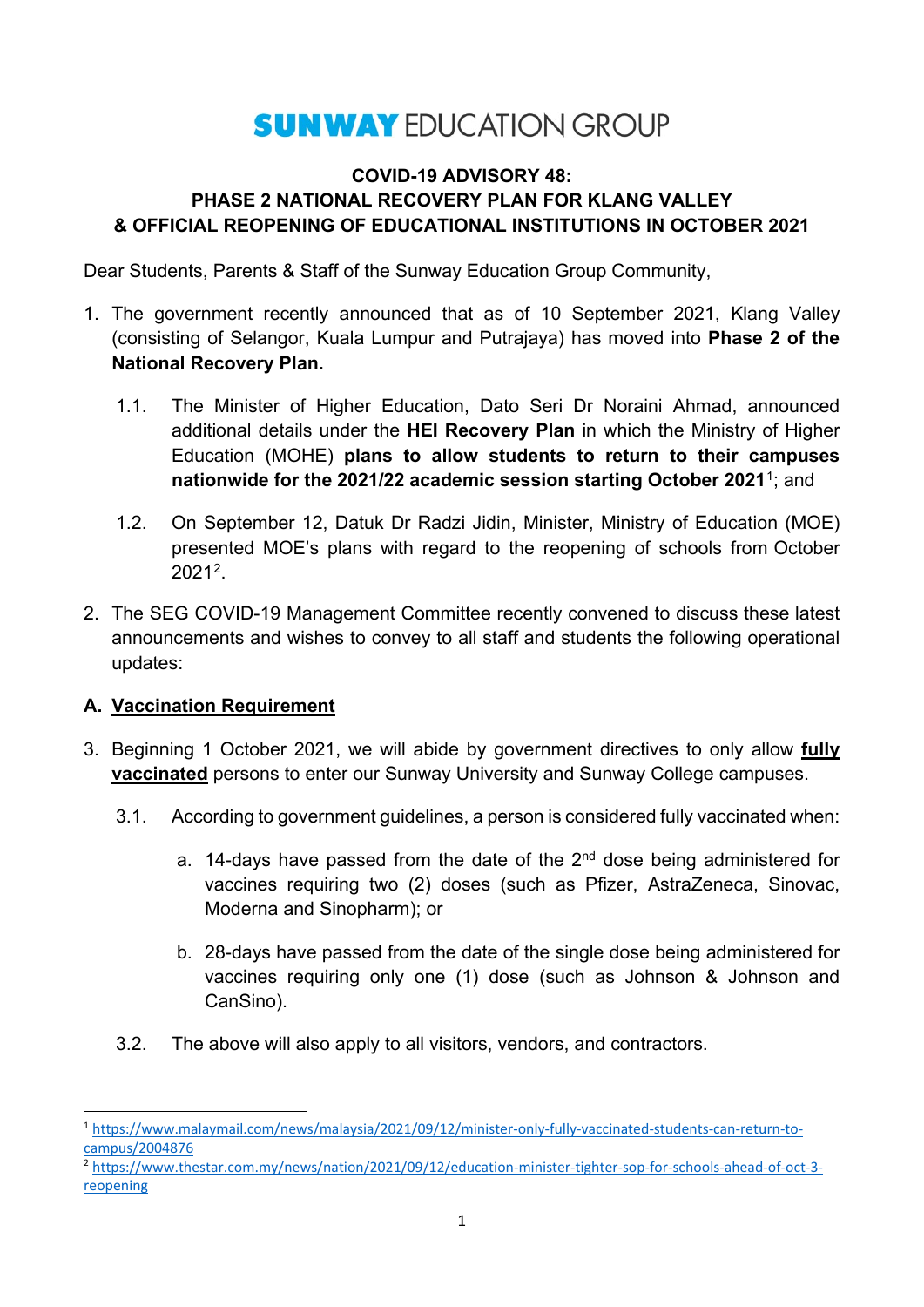# **B. Campus Entry**

- 4. Everyone entering our campuses will be required to:
	- 4.1. Fill in and submit the Sunway Education Group eDeclare form;
	- 4.2. Show their MySejahtera status & risk profile (please ensure that it is updated);
	- 4.3. Show their vaccination status (with effect from 1 October 2021); and
	- 4.4. Undergo temperature screening



- 5. While on campus, please ensure that all SOPs are strictly complied with to ensure the safety and protection of our SEG community, including:
	- 5.1. Wearing of face mask (double-masking highly encouraged);
	- 5.2. Physical-distancing;
	- 5.3. Completing the SEG eDeclare form accurately and honestly; and
	- 5.4. Scanning eTrace in order to enter classrooms/ offices/ designated spaces.
- 6. We wish to notify everyone entering our campuses that failure to comply with the SOPs may result in their removal from campus.
	- 6.1. Students are kindly reminded this may constitute a breach of the Student Code of Conduct resulting in disciplinary action.

### **C. Sunway University & Sunway College - Students Teaching & Learning**

7. As part of MOHE's Phase 2 SOPs, between 13 to 30 September, Sunway University or Sunway College students, within the 6 categories of needs (as previously defined by MOH[E3\)](#page-1-0), will be allowed to enter campus. Please refer to your respective Institutions/ Schools/ Departments for further information, including application for authorisation and travel letters (as applicable). To recap, the 6 categories of students with needs are:

<span id="page-1-0"></span> <sup>3</sup> [https://www.mohe.gov.my/muat-turun/kenyataan-media/2021-3/506-kenyataan-media-kemasukan-semula-pelajar](https://www.mohe.gov.my/muat-turun/kenyataan-media/2021-3/506-kenyataan-media-kemasukan-semula-pelajar-ke-kampus-secara-fizikal-bermula-1-mac-2021/file)[ke-kampus-secara-fizikal-bermula-1-mac-2021/file](https://www.mohe.gov.my/muat-turun/kenyataan-media/2021-3/506-kenyataan-media-kemasukan-semula-pelajar-ke-kampus-secara-fizikal-bermula-1-mac-2021/file)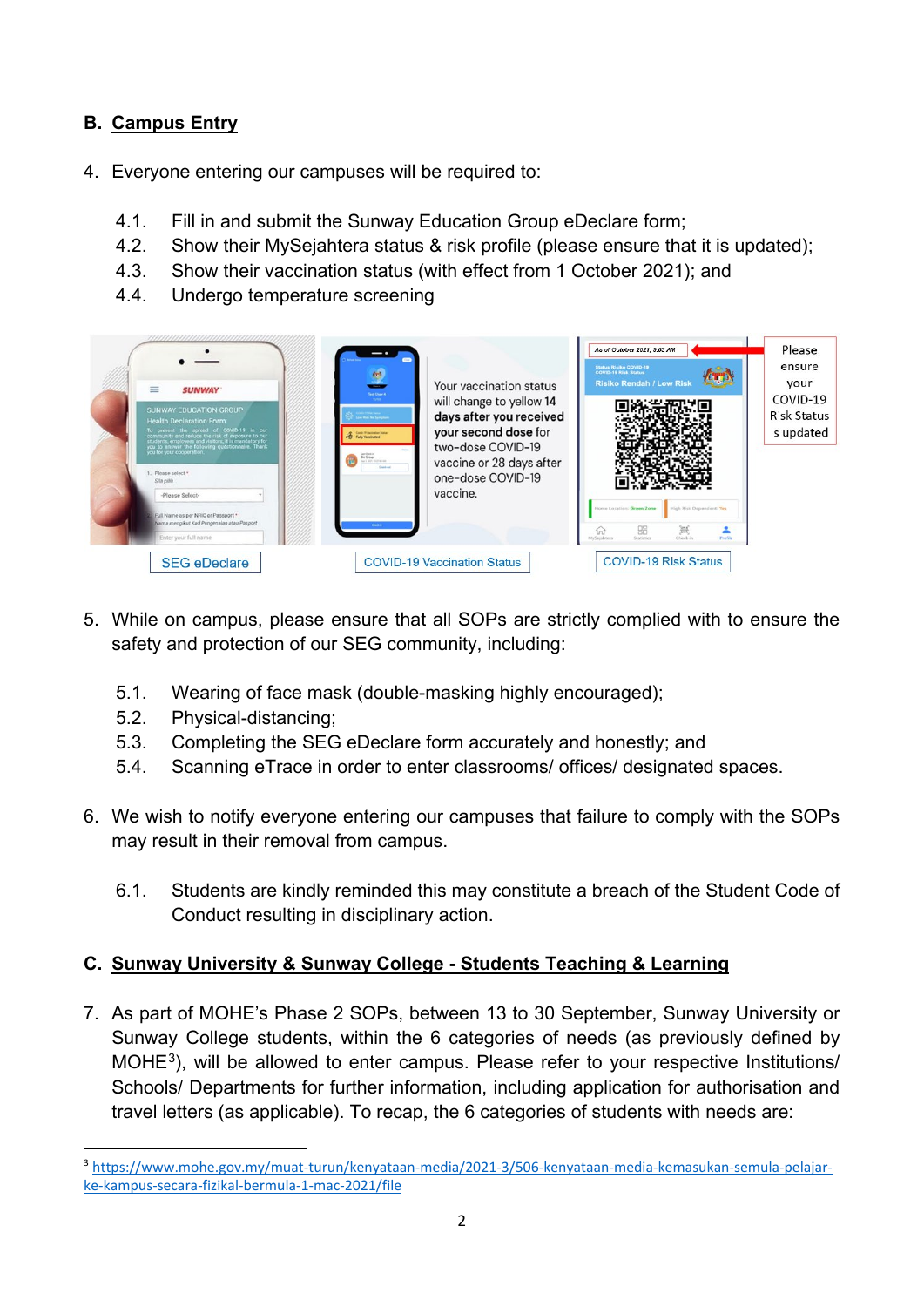- 7.1. Students from programmes requiring practicals, laboratory and clinical training, as well as access to studios, workshops and specialised equipment;
- 7.2. Students who do not have access to adequate internet connection or their home environment is not conducive for online learning;
- 7.3. Students staying in SEG Residences and around the campuses;
- 7.4. All new and existing international students. For more information on the latest immigration requirements/ regulations, please visit <https://educationmalaysia.gov.my/> or the SEG International Office at +6 019 336 2242 or email [info@sunway.edu.my;](mailto:info@sunway.edu.my)
- 7.5. Students with special needs (OKU); and
- 7.6. Students who are scheduled to sit for the Malaysian University English Test (MUET) as well as international and professional bodies examinations.
- 8. Beginning 1 October 2021, in accordance with government directives, only fully vaccinated students will be allowed to enter all educational institutions to attend face-toface classes as well as access campus facilities. Details will be announced and communicated by your respective Institutions/ Schools/ Programme Heads in due course.
- 9. For students who are yet to be fully vaccinated, awaiting their 2<sup>nd</sup> dose appointment or unable to get vaccinated due to valid medical reasons, or not able to travel as yet, rest assured that your learning and development are important to us and **Dual-Mode Teaching & Learning (T&L) options, which include online learning,** will continue to be available for the immediate foreseeable future, where applicable.

#### **D. Sunway International Schools**

- 10.As part of MOE's School Reopening Plan for states in Phase 2, applicable from October to December 2021:
	- 10.1. Primary School students are required to continue Online T&L from Home (PdPR).
	- 10.2. Secondary School students sitting for international examinations this year are allowed to attend face-to-face classes.
	- 10.3. For students not under 10.1 and 10.2, additional details will be communicated by the respective International School principals.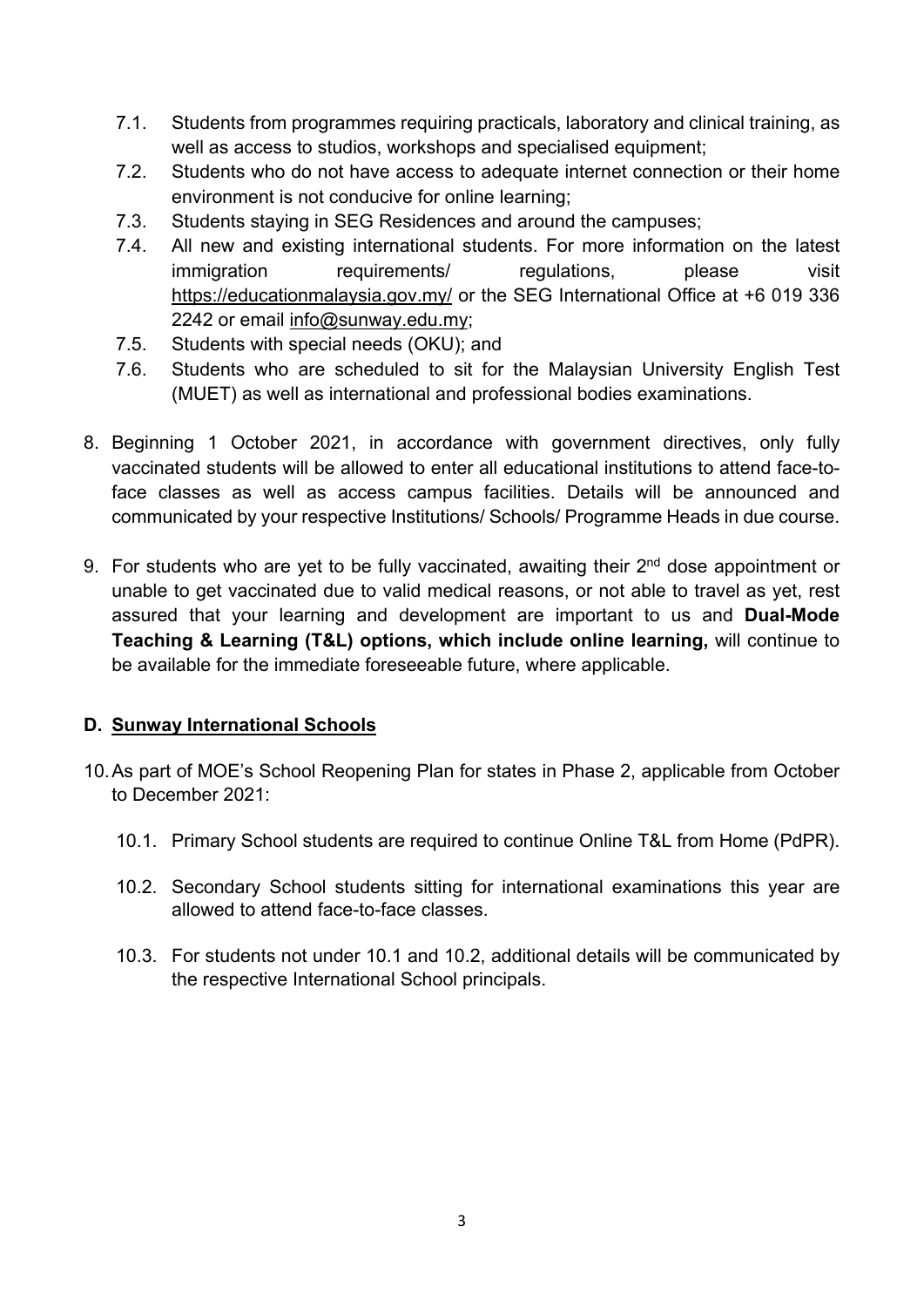### **E. Staff @ Work**

- 11.In line with Phase 2 SOPs[4](#page-3-0), between **13 and 30 September**, up to 40% of staff can return to work at our campuses to perform necessary tasks needed to support our educational operations and learning environment. Kindly also use this period to make the necessary arrangements in line with the official reopening of our campuses for face-to-face physical T&L from 1 October 2021.
- 12.Beginning **1 October 2021**, **all staff will be required to return fully and work from campus**. In accordance with MOHE's/ MOE's directives, all staff will need to be fully vaccinated by then.

## **F. Conclusion**

- 13.We trust this Advisory will provide clarity and guidance on the upcoming requirements for the return of our students and staff for physical classes in October.
- 14.We are in constant contact with the authorities, including seeking clarifications on some additional matters such as examinations for students who may not have been fully vaccinated in time, and will provide updates as soon as we get them. Do know that your best interest is our utmost priority.
- 15.**Reminder to get vaccinated:** In compliance with the upcoming government directives, we once again **strongly urge all eligible members of the SEG community to get vaccinated** as soon as possible.
	- 15.1. The Klang Valley still allows for walk-in vaccinations (kindly refer to the poster below for a list of available walk-in PPVs). However, please note that **walk-in vaccinations in the Klang Valley will only be available until 15 September**[5.](#page-3-1) From 16 September onwards, Klang Valley residents can only get their vaccines at selected health clinics which will be announced later.
	- 15.2. For students aged 18 and above, all you need to do is to bring along your student ID or offer letter to be eligible for the vaccination. For students aged below 18, the government is in the process of rolling out the vaccination appointments and we will share updates as they are received.

<span id="page-3-0"></span> <sup>4</sup> [https://asset.mkn.gov.my/web/wp-content/uploads/sites/3/2019/08/KPT-PPN-Fasa-2-SOP-Sektor-Pengajian-Tinggi-](https://asset.mkn.gov.my/web/wp-content/uploads/sites/3/2019/08/KPT-PPN-Fasa-2-SOP-Sektor-Pengajian-Tinggi-Kemaskini-12-Julai-2021.pdf)[Kemaskini-12-Julai-2021.pdf](https://asset.mkn.gov.my/web/wp-content/uploads/sites/3/2019/08/KPT-PPN-Fasa-2-SOP-Sektor-Pengajian-Tinggi-Kemaskini-12-Julai-2021.pdf)

<span id="page-3-1"></span><sup>5</sup> [https://www.theedgemarkets.com/article/walkin-vaccinations-klang-valley-end-after-sept-15-%E2%80%94-adham](https://www.theedgemarkets.com/article/walkin-vaccinations-klang-valley-end-after-sept-15-%E2%80%94-adham-baba)[baba](https://www.theedgemarkets.com/article/walkin-vaccinations-klang-valley-end-after-sept-15-%E2%80%94-adham-baba)